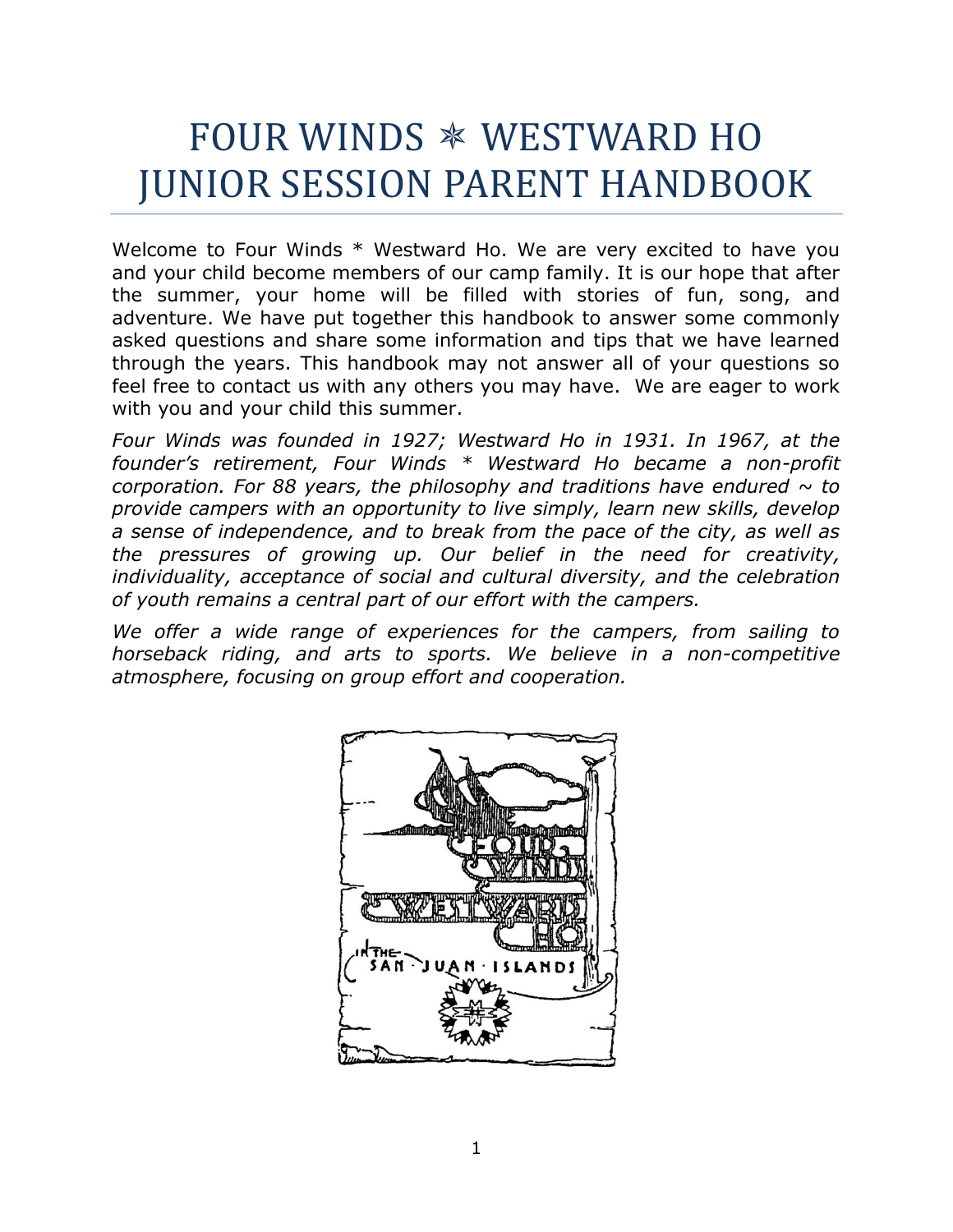## <span id="page-1-0"></span>**TABLE OF CONTENTS**

| INSURANCE & PERMISSION TO TREAT (PARENT AUTHORIZATION) 6 |  |
|----------------------------------------------------------|--|
|                                                          |  |
|                                                          |  |
|                                                          |  |
|                                                          |  |
|                                                          |  |
|                                                          |  |
|                                                          |  |
|                                                          |  |
|                                                          |  |
|                                                          |  |
|                                                          |  |
|                                                          |  |
|                                                          |  |
|                                                          |  |
| AIRLINE TRAVEL AND CAMPER DROP OFF AT SEATAC  12         |  |
|                                                          |  |
|                                                          |  |
|                                                          |  |
|                                                          |  |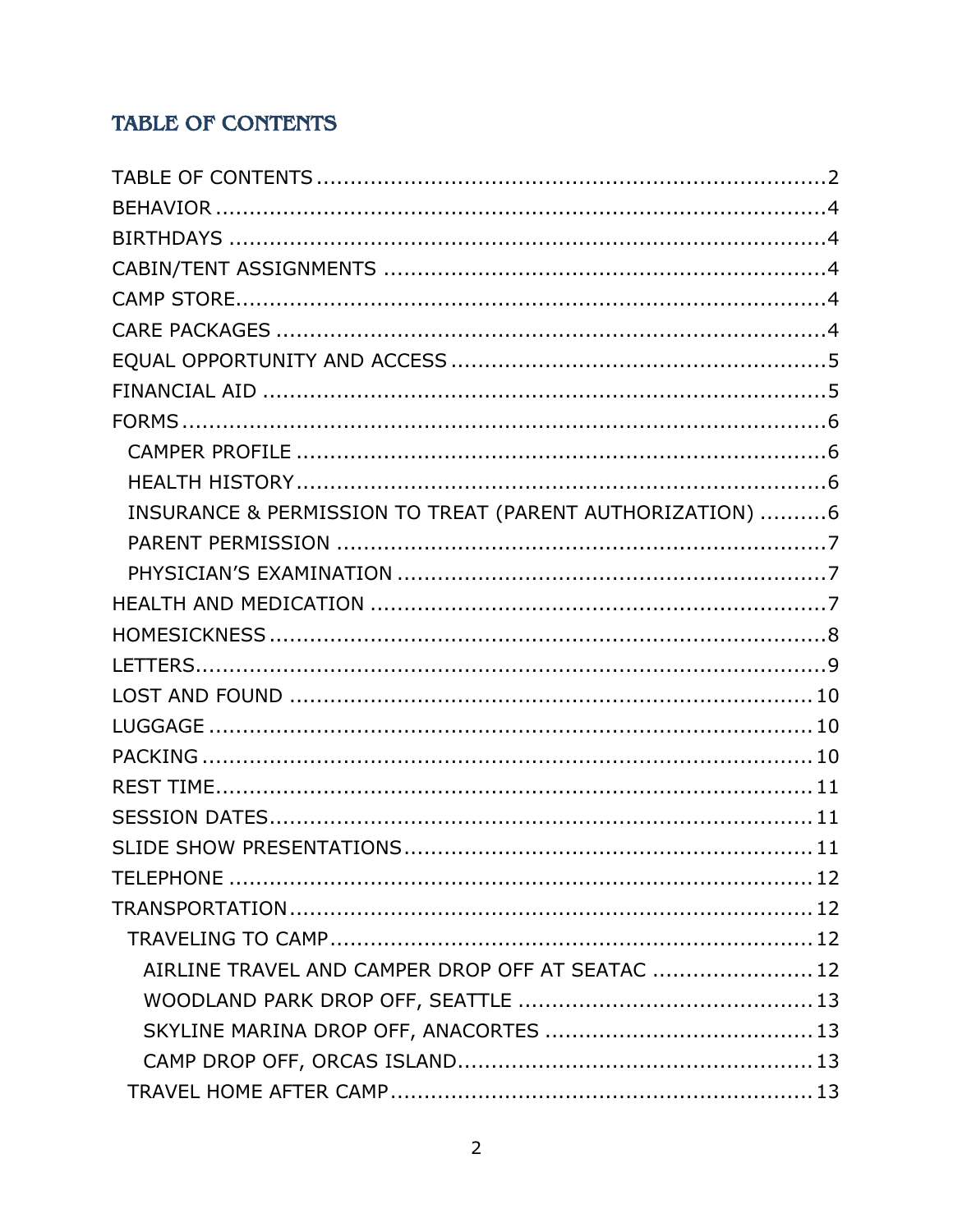| HELPFUL INFORMATION WHILE ON ORCAS ISLAND  16 |  |
|-----------------------------------------------|--|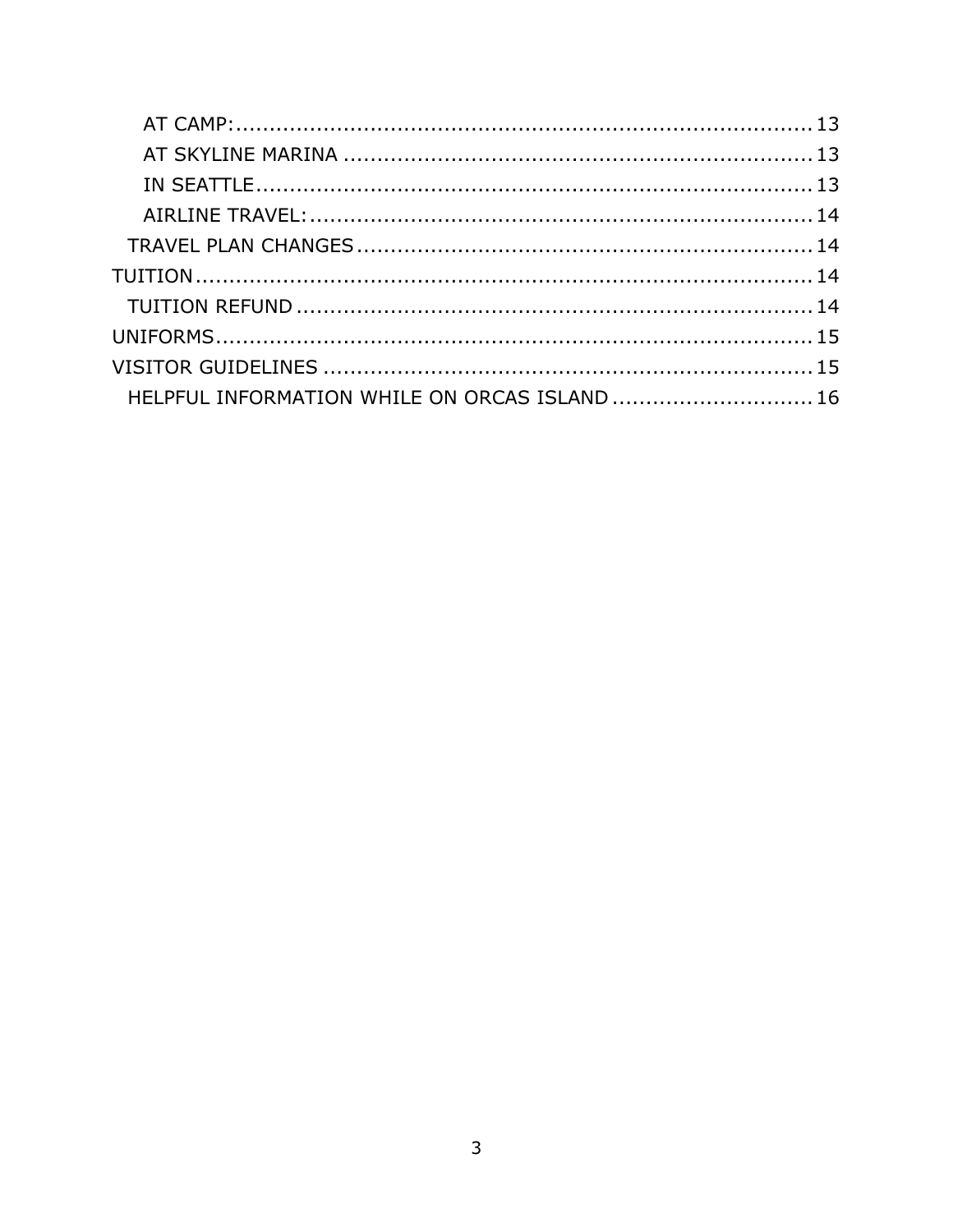#### <span id="page-3-0"></span>BEHAVIOR

Campers should arrive ready and able to interact positively with other campers and staff. We reserve the right to send home any camper when, in our opinion, it is in the best interest of the camp community. We do not allow intentional avoidance to counselor supervision or the use of any form of drugs/intoxicants, or smoking while in camp or during camp-sponsored activities. The person(s) involved will be sent home, and we will not refund tuition. We look forward to a fun, safe and healthy week for us all.

#### <span id="page-3-1"></span>BIRTHDAYS

If your child's birthday falls during camp session, the Camp Birthday Song is sung to them by the whole camp community, and during the lunch meal they receives a birthday treat to share with cabinmates. If you wish you can send a **non-food** care package such as decorations for their cabin/tent and cards from family and friends.

#### <span id="page-3-2"></span>CABIN/TENT ASSIGNMENTS

When we make cabin and tent assignments, we emphasize geographical diversity to encourage campers to make new friends. We group campers according to gender and school grade. We have found cabinmate requests often limit the camp experience for those involved, and cause disruption within the cabin age/grade group. We will attempt to place new campers with a friend their **first** year at camp, if they are of the same age grade and gender. The request must be made in writing by **both parents** at least one month before the session begins. If there is a circumstance where certain campers should not room together please let us know. This information should be provided in the Cabinmate Requests Form in your Four Winds [Parent Account.](http://fourwindscamp.org/login)

#### <span id="page-3-3"></span>CAMP STORE

An advance deposit amount provided with your tuition will establish a Camp Store Account for your child. They may charge purchases from the camp store against this amount. Our store carries some toiletry supplies, stationery, batteries, disposable cameras, film, and some clothing. We recommend \$50-75 for Junior Session. You may contact the office or log into your [Four Winds Parent Account](http://fourwindscamp.org/login) to view or add funds to the account. With this account system, no money is needed at camp.

#### <span id="page-3-4"></span>CARE PACKAGES

Campers love to get packages! It is a good idea to send your package early, as it could take a while to get here and this session is so short. We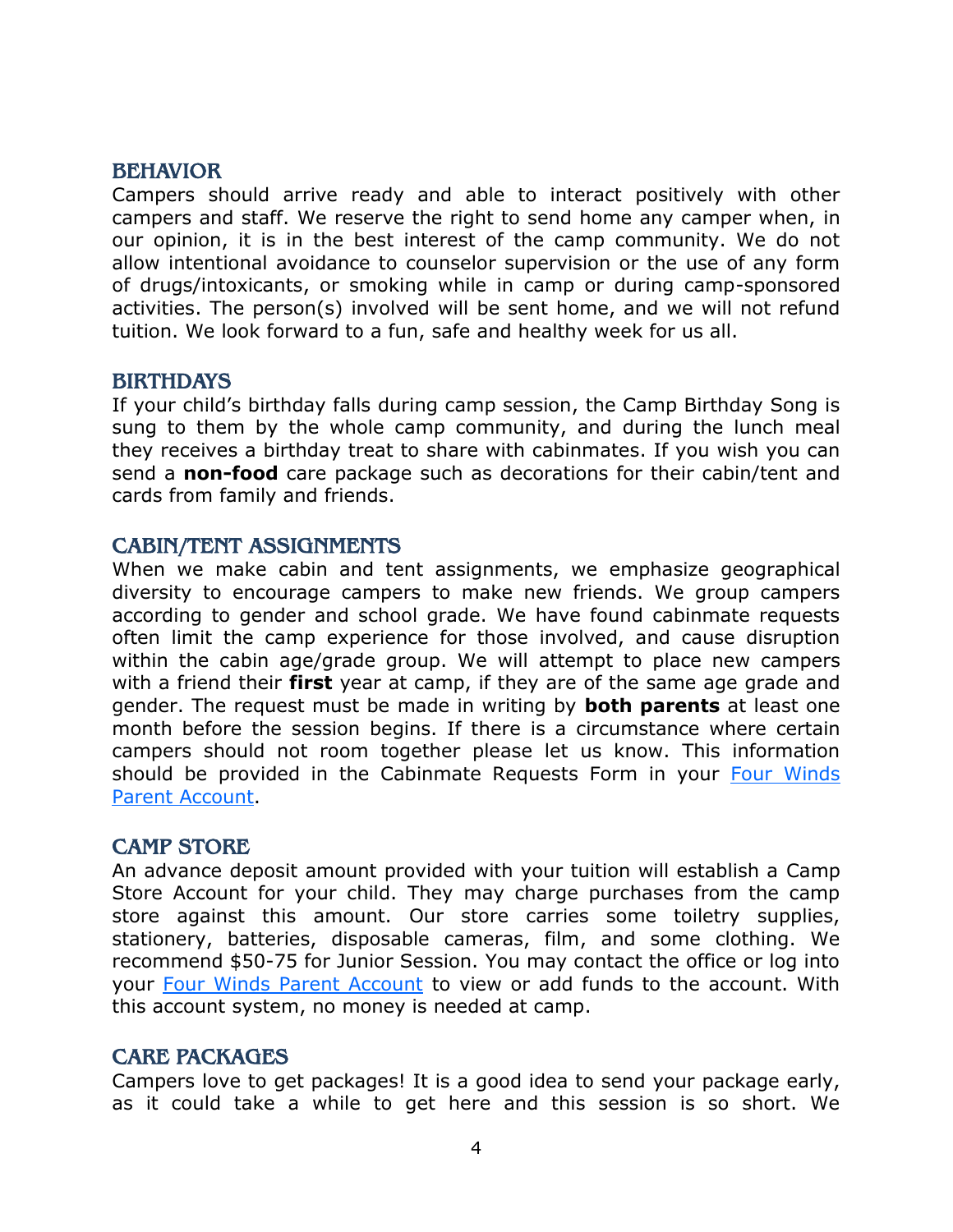encourage you to send non-food items such as books, games, and accessories for special days. If you need help brainstorming ideas, please contact us and we'll provide some suggestions. Another option is to use one of the many companies that specialize in sending camp care packages, such as: Sealed with a Kiss [\(eswak.com\)](http://www.eswak.com/), The Wrinkled Egg (the [wrinkledegg.com\)](https://www.thewrinkledegg.com/), Just 4 Camp [\(just4camp.com\)](http://www.just4camp.com/) or Camp Pacs [\(camppacs.com\)](https://www.camppacs.com/).

**Please do not send food to camp!** Camp food is of good quality and quantity. Packages of home-baked treats, candy or gum lure small, furry critters into the tents and cabins; can cause hurt feelings among other campers; generally leads to increased litter at camp, and has the potential to adversely affect attendees with food allergies. Please tell friends and family to send letters, and skip sending food packages to camp**. Campers open their packages with supervision, so if there is food, it will be removed.** This can be devastating to a homesick child, and is equally hard on the staff, so please just don't send any food items.

**Please send a maximum of one (1) package during the session.**



## <span id="page-4-0"></span>EQUAL OPPORTUNITY AND ACCESS

Four Winds Camp is open to campers and staff without regard to race, creed, color, national origin, sex, honorably discharged veteran or military status, sexual orientation, gender identity, or the presence of any sensory, mental, or physical disability (or the use of a trained dog guide or service animal by a person with a disability). Washington law protects individuals from discrimination in employment and in access to public accommodations (such as Four Winds Camp) on the basis of any of these characteristics. The diversity of campers and staff enriches the camping experiences for all.

## <span id="page-4-1"></span>FINANCIAL AID

We have established a financial aid program to assist families whose campers will bring leadership potential to camp, and gain from their experience here. We require some financial information disclosure, letters of recommendation, and a small deposit. Financial Aid is awarded for a maximum period of three consecutive years, as long as financial need is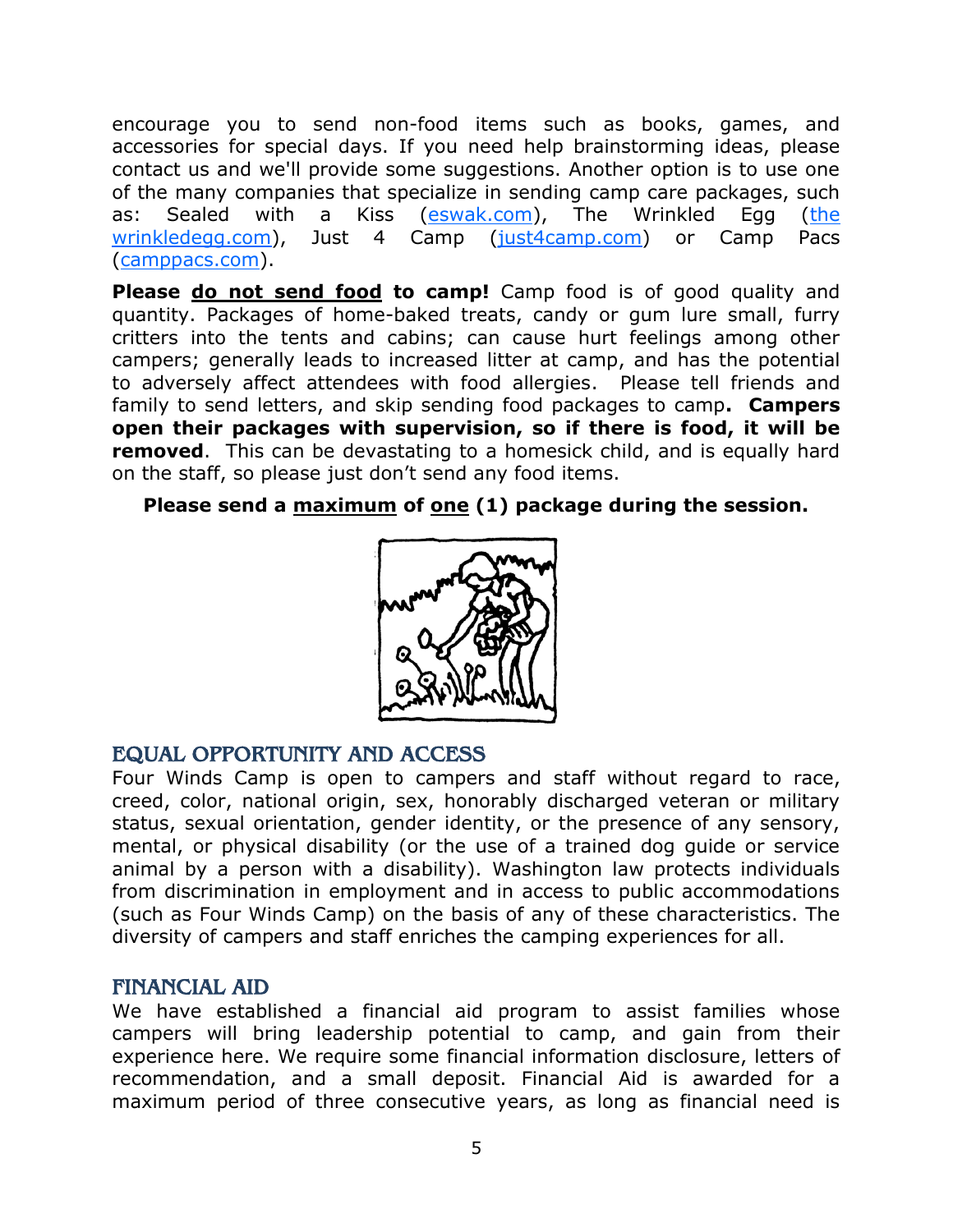documented for each year. A formal application process is followed each year. Forms may be requested at registration time or obtained from our website, <u>fourwindscamp.org</u>. Spots for financial aid are limited in number and favor diversity, children from alumni families, children with demonstrated leadership ability and financial need. The deadline for applying for financial aid is February 1.

### <span id="page-5-0"></span>**FORMS**

The forms are generally released through your Four Winds Parent Account [\(fourwindscamp.org/login\)](http://www.fourwindscamp.org/login) in late March. Please contact the office if you have difficulties accessing or completing them. It is imperative that we receive all required forms no later than **July 10** to give us the time needed to double check all the information and to allow us to make necessary plans for staffing and camper travel arrangements.

**Attendance at camp depends on our receiving your tuition and forms.** We usually have a long list of hopeful campers on the waiting list each year and we need to inform them as soon as possible of openings. If we do not receive your forms and tuition by the specified dates, we may remove your child from the registered roster.

There are several forms which must be filled out and some are mandatory for attendance at Four Winds \* Westward Ho. Many can be completed online but others will need to be downloaded, printed, completed and returned to camp. For returning the forms you can scan and upload, scan/photograph and [email,](mailto:mariah@fourwindscamp.org?subject=Junior%20Session%20Camp%20Forms) fax to the number at the bottom of the form, or mail them to the camp office.

#### <span id="page-5-1"></span>CAMPER PROFILE

This form is a wonderful tool to help us to get to know your child before arrival. Please fill this out frankly because knowing about issues (such as bedwetting, divorce, potential homesickness, recent death in the family, how the past school year went) will help us make the session more valuable for your child.

#### <span id="page-5-2"></span>HEALTH HISTORY

The Health History form is a required online form which is fairly extensive, but it does not have to be completed all at once since it can be saved in progress. It covers information that is necessary for us to know about your child's health--including such topics as: medications, immunizations, allergies, recurring medical problems, and medical/dietary restrictions.

#### <span id="page-5-3"></span>INSURANCE & PERMISSION TO TREAT (PARENT AUTHORIZATION)

While your child is entrusted to our care, we need your written authorization to treat in a medical emergency.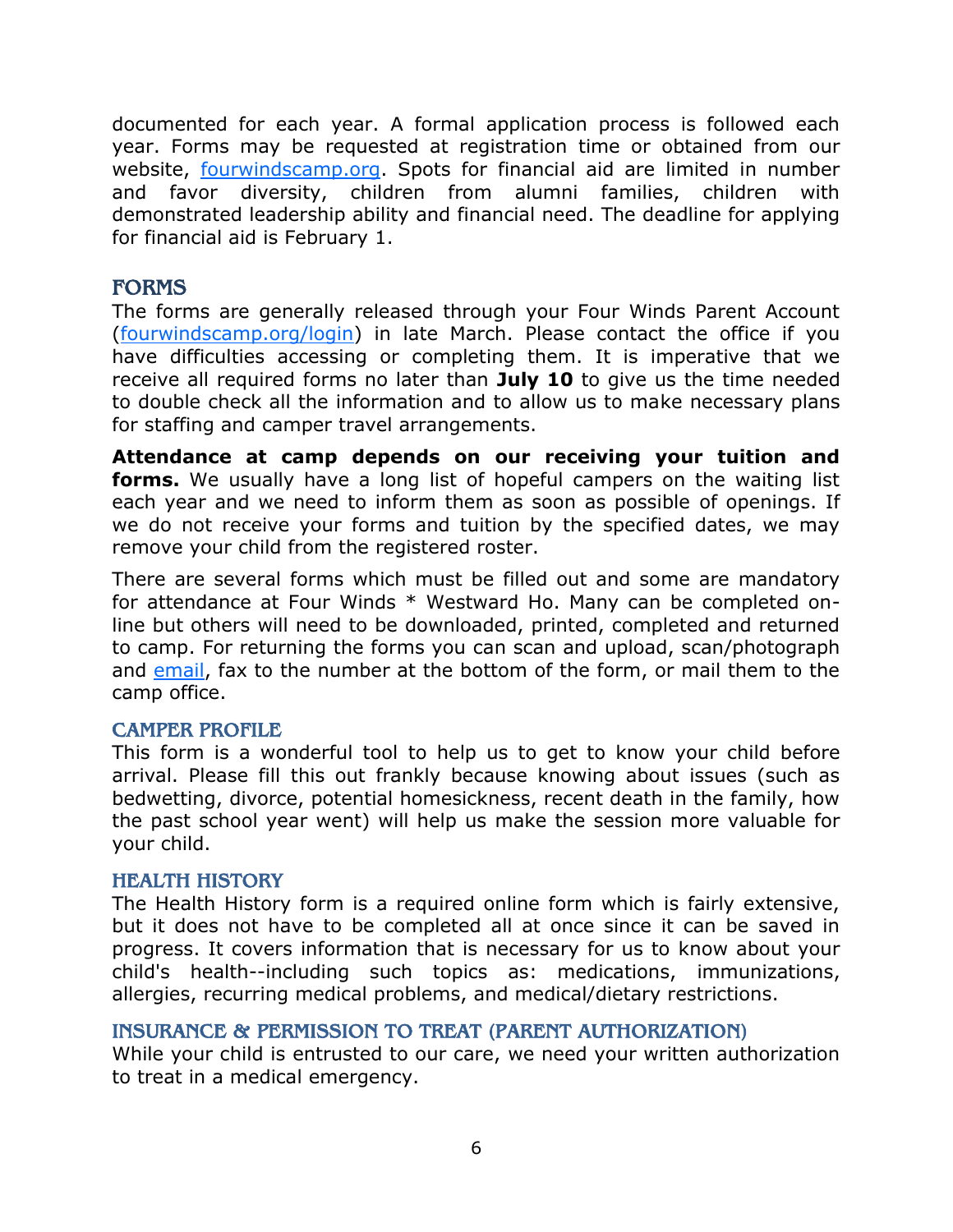#### <span id="page-6-0"></span>PARENT PERMISSION

The American Camping Association requires that you provide permission for participation in camp activities for your child. This form also grants camp permission to transport and take photos of your child.

#### <span id="page-6-1"></span>PHYSICIAN'S EXAMINATION

If your child has been examined for any reason within the 12 months prior to the start of Junior Session, the doctor's form just needs to be completed and signed by the physician. If an exam hasn't been performed within that time frame, a visit with your doctor will be necessary. Please schedule your visit to allow for the form to be returned before the deadline.



## <span id="page-6-2"></span>HEALTH AND MEDICATION

We have a Registered Nurse at camp full-time. In the event of an emergency or the need to see a doctor, we have emergency medical coverage on the island 24-hours a day, 7-days a week. You will pay no extra charges for the use of our camp infirmary; however, you are responsible for all other medical expenses incurred while your child is at camp.

It is important that we have a completed health form and copy of your insurance card on file. We will call you in case of an accident or illness if your child has to see the doctor in town, has to spend the night in the Health House, or if our judgment indicates that a call is warranted. We will care for accidents and acute illnesses immediately and consult with you by telephone as soon as possible.

Our nurse will care for minor injuries in consultation with the local physician. There is EMT and ambulance service on-island, which puts us within 20 minutes of the clinic and doctor in Eastsound. Hospitals are available by a 20-minute airlift flight to Anacortes or Bellingham on the mainland.

#### **The health of your child is very important to us; therefore we ask that you review the following information carefully.**

The Health History form is vital for us to know your camper's needs, limitations, allergies, etc. Annual completion of this form in its entirety allows us to have immediate access to important information we may need during any illness or emergency.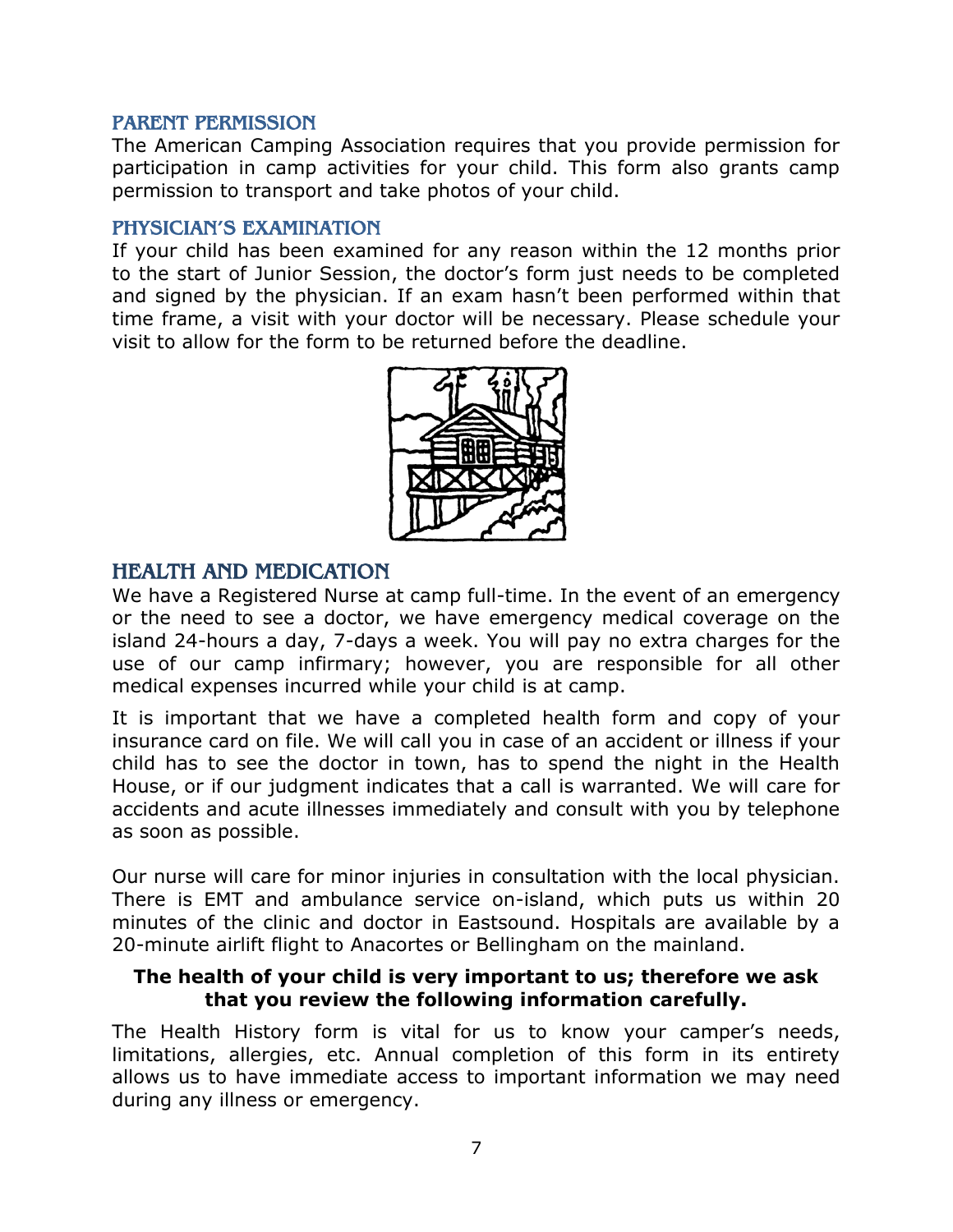American Camping Association standards and state health regulations do not allow campers or staff to keep medications in their possession. The first night of camp all medicines--including over-the-counter (OTC) medicines and vitamins--are collected to be stored and distributed through the Health House.

The Health House dispenses medications as scheduled and permitted OTC medicines to children as the Camp Nurse sees fit. These can include acetaminophen, cough syrup, cold and allergy treatments and antacids among others (see the health form in your [Parent Account](http://fourwindscamp.org/login) for the complete list). It is not necessary for you to send duplicate OTC medication types to camp, unless your child requires specific brands.

**In all cases, it is mandatory to send your child's medications in the original containers, with specific instructions for dispensing. We will not dispense drugs if they arrive in other packaging.** If any changes occur between the completion of the health form and your child attending camp, please notify the office prior to the camper's arrival.

## <span id="page-7-0"></span>**HOMESICKNESS**

Often when a child is anxious about coming to camp a parent has the inclination to tell them to "just try it for a few days and then if you don't like it, I'll come and get you." WE STRONGLY DISCOURAGE THIS PRACTICE! It creates an artificial finish line for your children, and they will have a hard time allowing themselves to experience camp fully. Taking a child home from summer camp early may solve a short-term problem, but will teach the child that frustration and separation will be met with an instant answer from the parent. Camp can raise self-esteem and teach independence. **When children are able to get beyond their homesickness, their pride and feelings of independence increase dramatically.**

Homesickness among children at camp is a very real and scary feeling. It presents itself like a cloud over the child, limiting the child's ability to invest in camp totally. Homesickness is something that we train the staff to look for and deal with, giving the child as much positive attention as possible. We do not make promises of phone calls, visits, or going home; instead, we encourage the child to take one day at a time, keep them as busy as possible during the hard times (meals and bedtimes), and find a few things the child really loves to do.

There are a few things that you, as parents, can do to help your child through a bout of homesickness. First, we recommend that you do not make promises to the child that will, in the long-run, make it difficult for the child to get through camp. Promising a child they can go home, call home, or have daily visits makes it tough on the whole community, as well as the child--since these are not policies we endorse. Secondly, when they talk to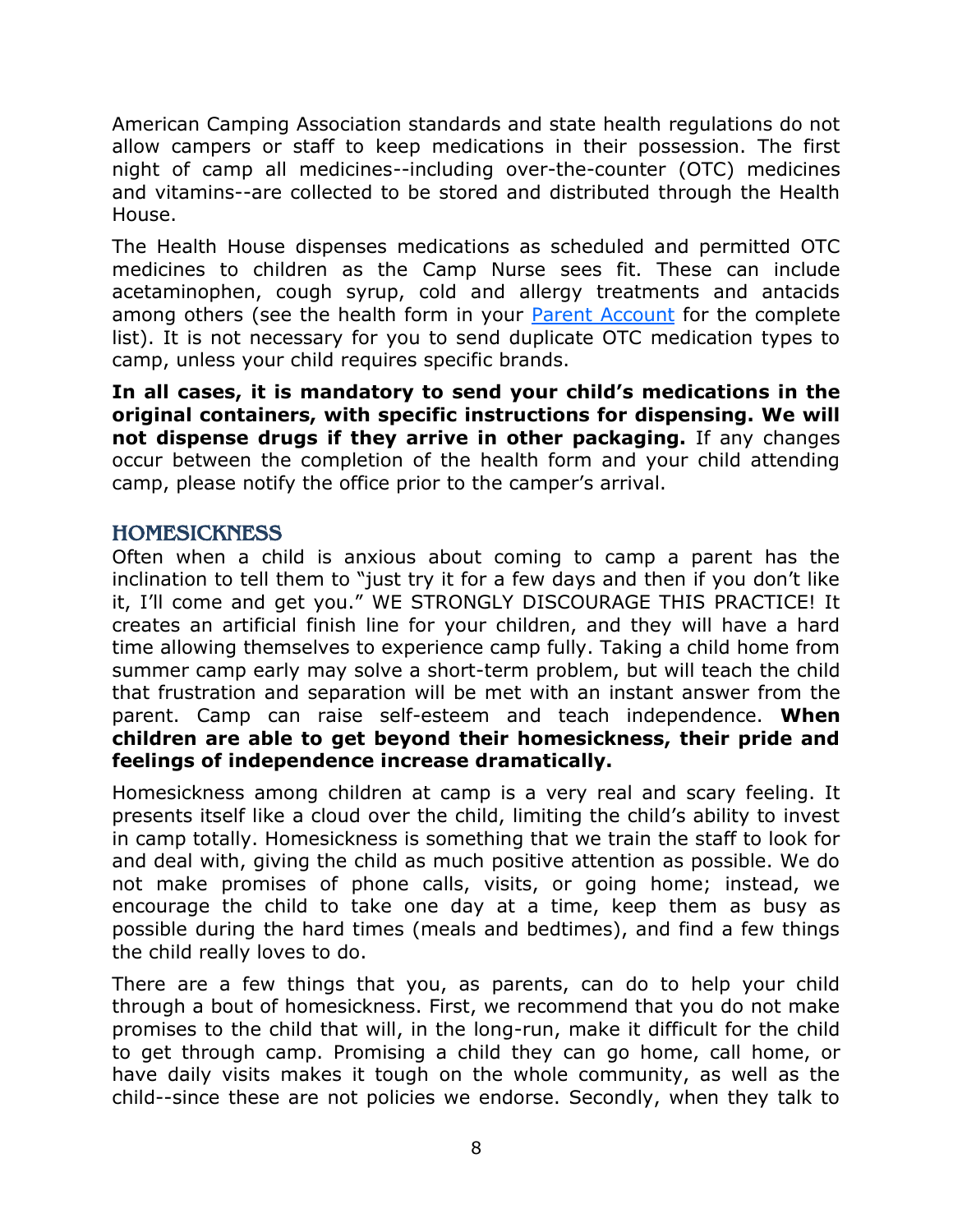you about being homesick, help them to realize that they will not be alone. Work together with your child to identify what item can be brought to camp to provide comfort away from home, such as a photo, a favorite toy or stuffed animal. These transitional objects serve as physical reminders of home. Most campers (*and even some counselors*) bring something, regardless of their gender.

Lastly, letters or a package (without food) can be a tremendous help to your child, but please be careful of what is said in any letters. Refrain from telling your child how terribly you and the family/pets miss them, and how everyone cannot wait for them to come home. This will only make the longing worse. We recommend focusing on the child and their camp experience. An example would be:

"Dear Sam, I know you must be meeting many new wonderful friends. When I was a kid, I always wanted to ride horses, but could not. Please tell me all about your sailing. Have you been in the cold water yet?"



#### <span id="page-8-0"></span>LETTERS

Letter writing between parents and their campers can be a very worthwhile process and is a happily held tradition at Four Winds Camp. Mail delivery time can vary from two-to-five days between home and camp, depending on your place of residence. You may want to send a "welcome to camp" note prior to your child's departure from home so that it will be waiting for them upon arrival. The first mail call can be important in helping your child get settled. Please do not send a letter daily as it can sometimes make homesickness worse--not only for your child, but other children in the tent/cabin who may not get as many letters.

Our rural area does not receive mail delivery service; we pick up our mail at the Deer Harbor Post Office. When mailing letters, please be sure to use our post office address:

> **[Your Child's Name] PO Box 140 Deer Harbor WA 98243**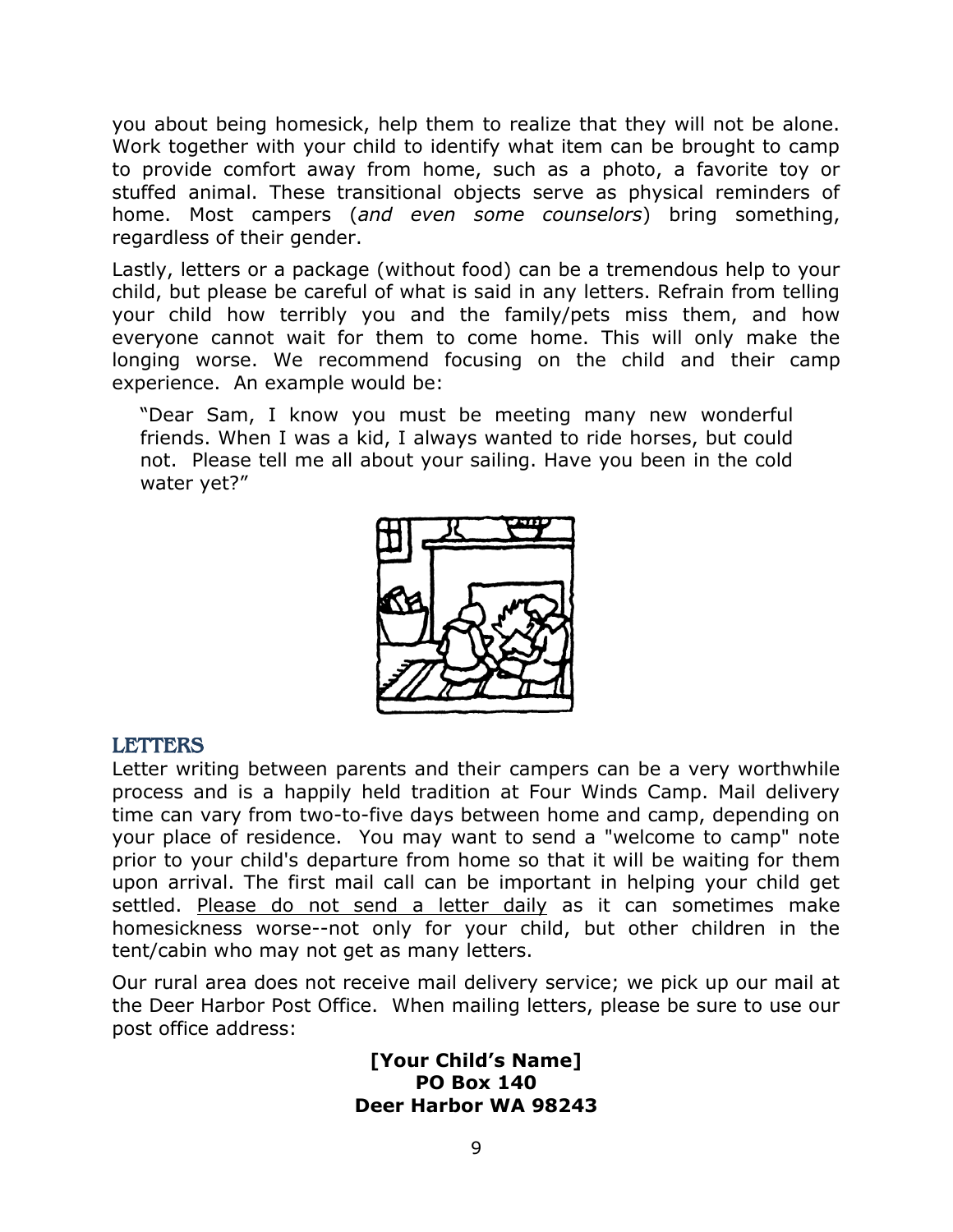## <span id="page-9-0"></span>LOST AND FOUND

Lost clothing with name tags will be washed and returned to you as soon as possible after the session. Unmarked clothing and items with an apparent value of more than \$10.00 are held until October 1st. At that time, any unclaimed items will be donated to charity. If you have lost a valuable item (camera, boots, etc.) please contact us to report the item. We make a list and can check the unmarked items quickly. Please be sure to mark your child's first and last name on everything you send to camp.

## <span id="page-9-1"></span>LUGGAGE

We ask that you pack your child's clothing and equipment as compactly as possible, preferably using soft-sided duffle bags. We discourage the use of footlockers, as they do not hold up well in shipping and are difficult to store. You can get your luggage to camp by one of the following methods:

1. Ship bags via **UPS or FedEx** up to 2 weeks prior to the start of your child's session to save time and energy at the airport. Please do not use the US Postal Service for shipping packages! The physical address you should ship to is:

### **[Your Child's Name] 286 Four Winds Rd Deer Harbor, WA 98243**

**Note:** Duffle bags may be subject to an additional handling fee by UPS, if not shipped inside a box.

International campers are not advised to ship bags as it can be very complicated to cross borders.

- 2. Send luggage with your camper on the plane (be sure to verify the bags are within the limits allowed by the airline).
- 3. Bring bags with you when you meet our staff.

## <span id="page-9-2"></span>**PACKING**

You will find the suggested list of equipment for girls and boys in your Four [Winds Parent Account.](http://fourwindscamp.org/login) Please make sure that every item of clothing has your child's full name on it. **Please do not send cash or valuables with your child. Please also do not bring pets, cell phones, iPods, hairdryers, or other electrical/battery-powered devices.** We try to live simply at camp and we encourage campers to make their own music and to escape some of the noises of modern life. Tents and cabins also have no electricity! An exception to the rule of no electronic devices is digital cameras; however, we do recommend a disposable camera with your camper's name on it instead.

Summer weather here is usually mild, with day temperatures averaging 65- 75°F and nights in the high 50s. Warmer clothes for the evenings, such as a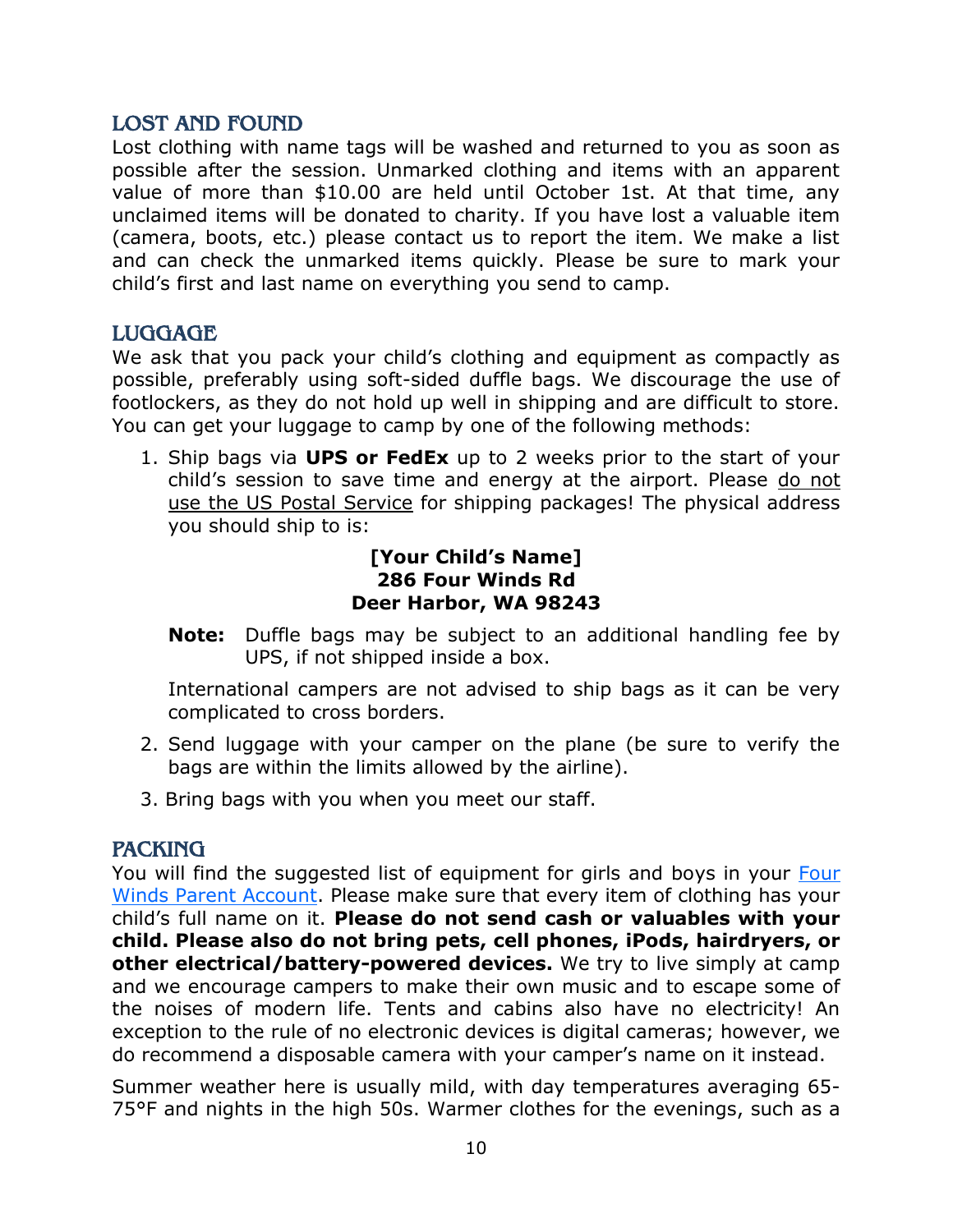sweater, sweatshirt, and wool socks are advised. It has been known to rain for a few days in a row, so please include rain-proof clothing such as a raincoat or poncho with a hood. **Please do not send expensive or favorite clothes to camp.** We are in a rural environment with trails, dust, occasional mud, and physical activity.

While in camp, all campers sleep on cot-sized bunks. A sleeping bag is recommended for the week, as it is easy to pack and to clean. We will do laundry for children who accidentally wet the bed. If you think this may happen with your child, it could be helpful for you to send 2 sleeping bags so we can discretely rotate them. If your child would be comfortable wearing a "Pull-ups" type of undergarment, feel free to send them. Our counselors know to treat the use of these with discretion as well. Please include this type information in the Camper Profile Form and remember to mark all bedding with your camper's full name.

#### <span id="page-10-0"></span>REST TIME

We have "rest hour" after lunch each day. This is when each group goes back to their cabin/tent and has some quiet time. The children are encouraged to read, write letters, play quietly, or join in a cabin/tent group activity. **Please pack some quiet time activities such as books (for personal reading or for the counselor to read to the group), coloring books, activity books, crafts or letter writing supplies.**

## <span id="page-10-1"></span>SESSION DATES

Session dates float within a 3-day window from year to year. In 2022, Junior Session begins August 22 at 3:45 PM (camp opens at 2:45 PM) and ends August 28 at 8:00 AM.

Please sign your child-in and out with the staff member in charge when you drop off and pick up your child at our various meeting locations. At your child's pick-up to return home, please remember to retrieve all the luggage and belongings sent to camp before departing the area.

## <span id="page-10-2"></span>SLIDE SHOW PRESENTATIONS



Typically, during the months of January and February, we travel to camper homes to meet new and returning campers and other camp alumni, and to show pictures of the past summer. These trips generally occur in the Western United States, covering several states. We begin planning these slide shows in September and welcome any interest you may have in becoming

a host family. Gatherings range in size from 10 to 30 attendees, with the presentation running for approximately one and a quarter hour.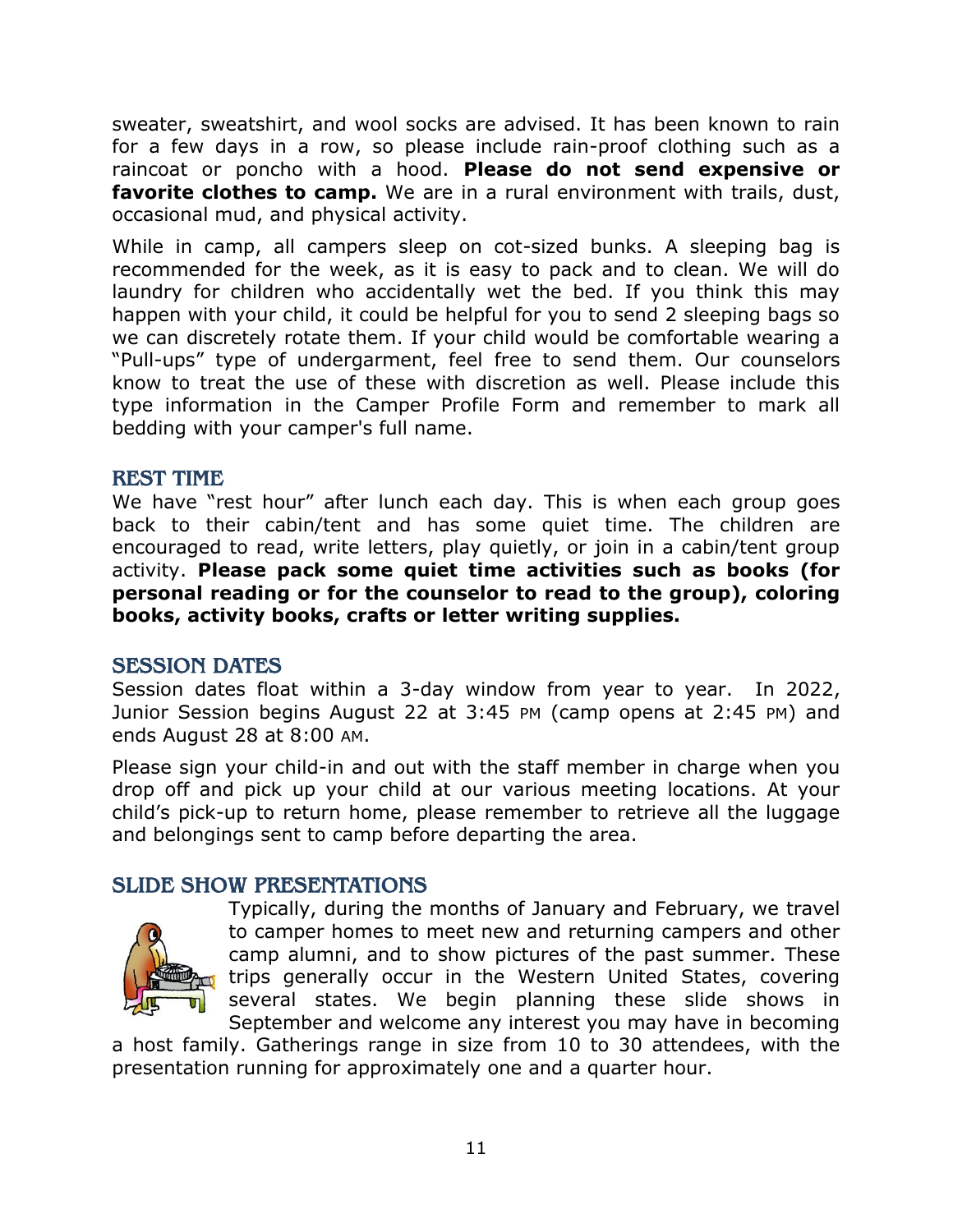### <span id="page-11-0"></span>TELEPHONE

Phone service for campers is not available. Our limited telephone service connects our office to the "outside" world and the rural location makes it important to keep this link open for business and emergency communications. We have also found that phone calls home can cause or increase homesickness and can impede your child's development of independence at camp. Of course, in the case of an emergency, a telephone call is certainly appropriate and we will work with you to arrange it. Parents are more than welcome to contact the camp office to check on their child's camp experience.



#### <span id="page-11-1"></span>TRANSPORTATION

Our remote setting can be a challenge but we make every effort to simplify your child's travel to and from camp. You can choose to:

- 1) send your camper by plane to SeaTac Airport,
- 2) meet us at one of our rendezvous points, or
- 3) drive/boat directly to camp.

Whichever method you use, please make sure that you sign your child in and out with the staff in charge, when applicable. On arrival and departure day, our office will be staffed beginning at 6 AM (or earlier). We will be in communication with the pick-up and drop-off staff, so if you are lost, late, or confused call us at camp at 360-376-2277.

## <span id="page-11-2"></span>TRAVELING TO CAMP

## <span id="page-11-3"></span>AIRLINE TRAVEL AND CAMPER DROP OFF AT SEATAC

Seattle-Tacoma International Airport (SeaTac) will be our meeting point for campers who choose to fly to camp (and families that find SeaTac a more convenient meeting location than Woodland Park). If you wish to meet our staff at SeaTac, please schedule your arrival (especially flight arrival times) between 8:30 and 10:30 AM. **Please visit [fourwindscamp.org/travel](https://fs20.formsite.com/sojourn/form10/index.html) to book your camper's flight.** If they are unable to help you, please CONTACT US BEFORE YOU BOOK A FLIGHT SO WE CAN HELP YOU WITH TRAVEL ARRANGEMENTS.

If your child is flying as a paid Unaccompanied Minor, Ali will contact you 24 hours before camp with the name and phone number of the staff member picking up your camper. The airline will require this information upon check in. If possible, please also add the name of Ali Walker to your child's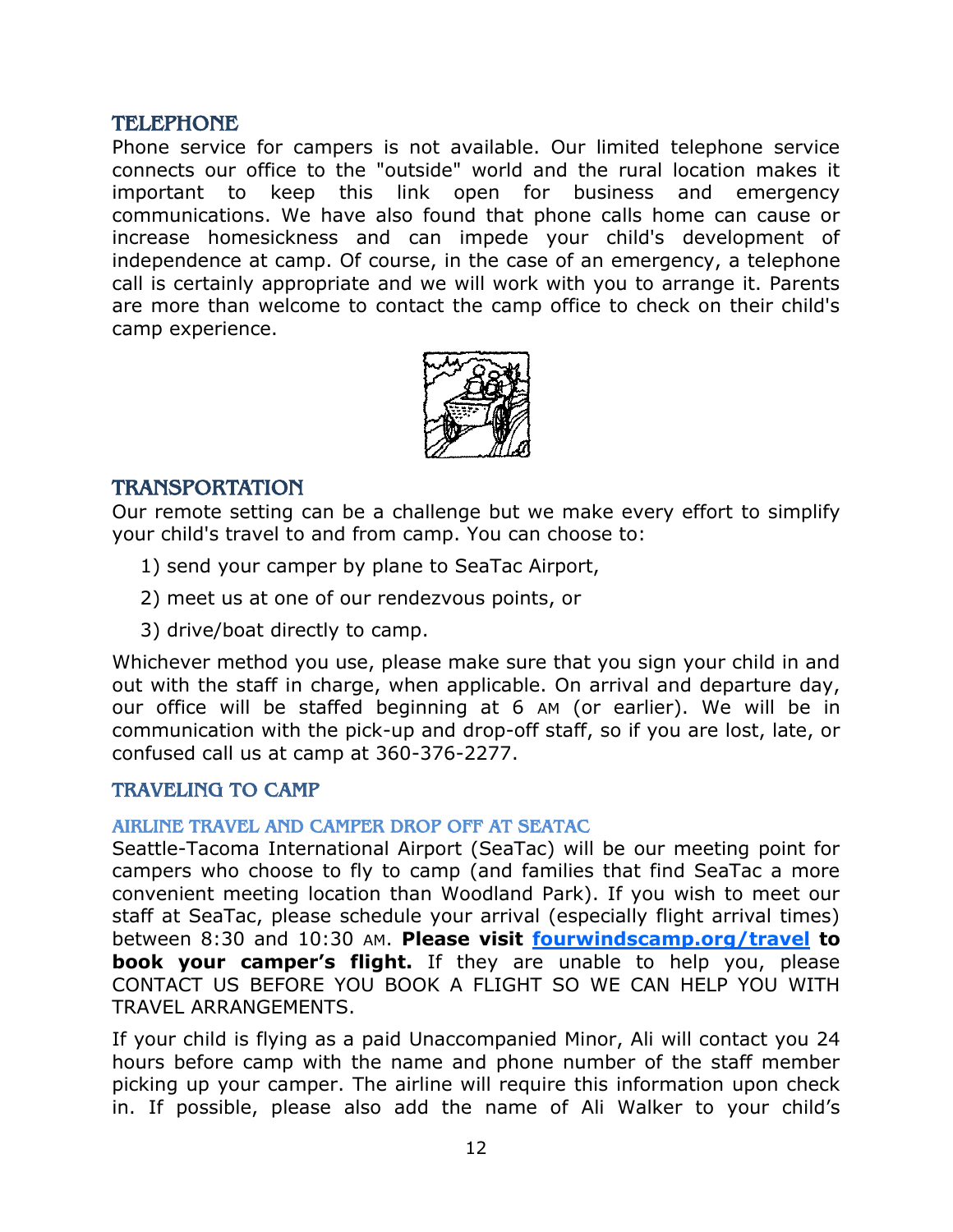reservation in case we need to contact the airline about it.

#### <span id="page-12-0"></span>WOODLAND PARK DROP OFF, SEATTLE

Our charter buses will meet campers starting at 11:30 AM in the SW parking lot of Woodland Park in the Wallingford neighborhood of Seattle. The entrance to the parking lot is off N 50th Ave, as you head west, and before you go under Aurora Ave. It is quite a large lot, and we plan to situate our buses at the far west side of the area. **Please sign your child in with the staff on duty.** 

#### <span id="page-12-1"></span>SKYLINE MARINA DROP OFF, ANACORTES

Our charter buses will arrive from Seattle around 1:30 PM. Staff will meet you at the Marina and direct your child to the correct boat. Your child needs to be there no later than 2:00 PM. The Skyline Marina is located at 2011 Skyline Way in Anacortes, WA, on the left about 1 mile past the ferry landing. **Please sign your child in with the staff on duty.** 

#### <span id="page-12-2"></span>CAMP DROP OFF, ORCAS ISLAND

The first day of camp is exciting for both parents and campers. If you are dropping your camper off at Four Winds, you will have the opportunity to meet your child's counselor, see their cabin, and perhaps meet some of the other cabin mates.

**Sign in is with Mariah Armenia**, and she will connect your child with their counselor. Director Paul Sheridan and the Camp Nurse will also be available at check in.

As a lot is happening the first day to get camp ready, **we ask that you arrive no earlier than 2:45 PM.** From 2:45 to 3:30 camp is open and you can tour it with your camper. **At 3:45 PM, camp closes**, goodbyes are said, and your child is off to meet those campers arriving by boat.

#### <span id="page-12-3"></span>TRAVEL HOME AFTER CAMP

<span id="page-12-4"></span>AT CAMP: Please arrive at camp between **7:50 and 8:05 AM.** Please arrive in this window as children could feel abandoned or forgotten. **Sign your child out with Ali Walker at the office**. You will then be directed to your camper who will be by our Lodge, waving goodbye to those campers who are traveling by boat**. Please do not forget to retrieve all your child's luggage and belongings.**

<span id="page-12-5"></span>AT SKYLINE MARINA: You can meet the campers as they get off the boat, as they arrive between 9:00 and 9:30 AM. **Please sign your child out with the staff in charge and do not forget to retrieve all your child's luggage and belongings.**

<span id="page-12-6"></span>IN SEATTLE: You can meet the buses between 11:30 AM and noon in the western side of the Woodland Park parking lot off N 50th Ave in Seattle's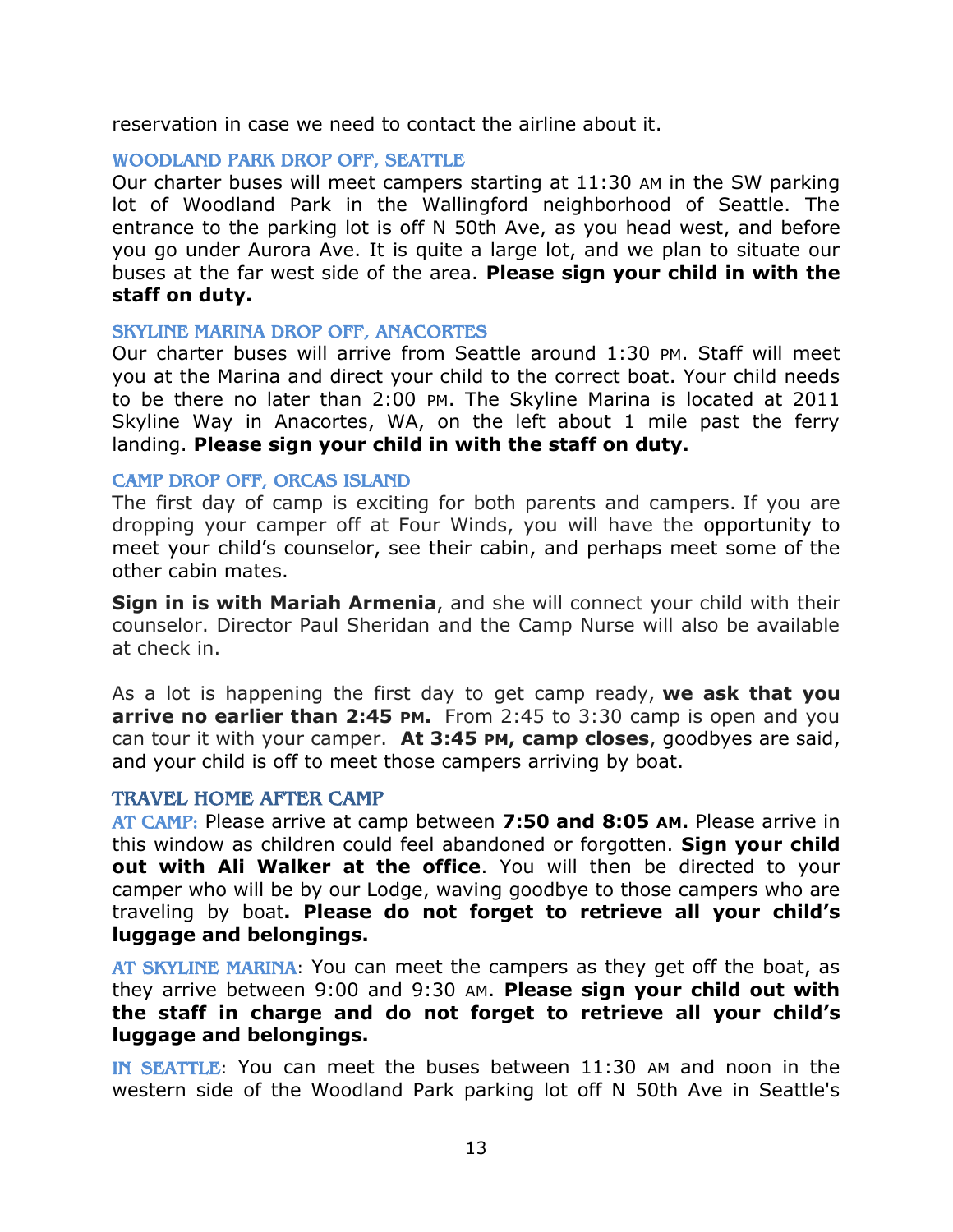Wallingford neighborhood. Traffic and weather may cause delays sometimes so if you are concerned please call the office as we will be in contact with the bus. **Please sign your child out with the staff in charge and do not forget to retrieve all your child's luggage and belongings.**

<span id="page-13-0"></span>AIRLINE TRAVEL: Campers who are flying home should reserve a flight that leaves SeaTac between 2:00 and 4:00 PM. **Please use [Sojourn Travel](https://fs20.formsite.com/sojourn/form10/index.html) to book all airline travel.** If they are unable to help you, PLEASE CALL US BEFORE YOU BOOK, AND WE CAN HELP YOU ARRANGE THE TRAVEL.

## <span id="page-13-1"></span>TRAVEL PLAN CHANGES

Due to head counts for our chartered buses/boats and our staff coverage assignments, **it is very difficult for us to accept changes in your travel plans within two weeks to camp starting.** 

## **PLEASE DO NOT CHANGE PLANS AT THE LAST MINUTE!**

## <span id="page-13-2"></span>TUITION

Tuition includes the camp program, transportation on chartered buses and boats between camp and our various meeting locations, and the use of uniforms. The store account is the only additional cost to a family. Junior Session tuition balance was due by February 1. Full payment may be made at the time of enrollment or at any time prior to the deadline. At the end of the summer, we will reconcile store accounts and send you a refund or bill after the end of your child's session.

#### <span id="page-13-3"></span>TUITION REFUND

All withdrawals from camp or our wait list **must be made in writing**. Refund of your deposit/tuition will be dependent on the time of year at which you cancel:

| <b>Withdrawal Date</b>  | <b>Cancellation Fee</b>      |
|-------------------------|------------------------------|
| Prior to December 1     | \$0 (full refund of deposit) |
| December 1 - January 31 | \$350 (full deposit)         |
| February $1 -$ March 31 | \$850 (half tuition)         |
| After April 1           | \$1,700 (full tuition)       |

If your child is on the waiting list and a space does not open, we will ask if you wish to roll your deposit over for the following year, or have it refunded.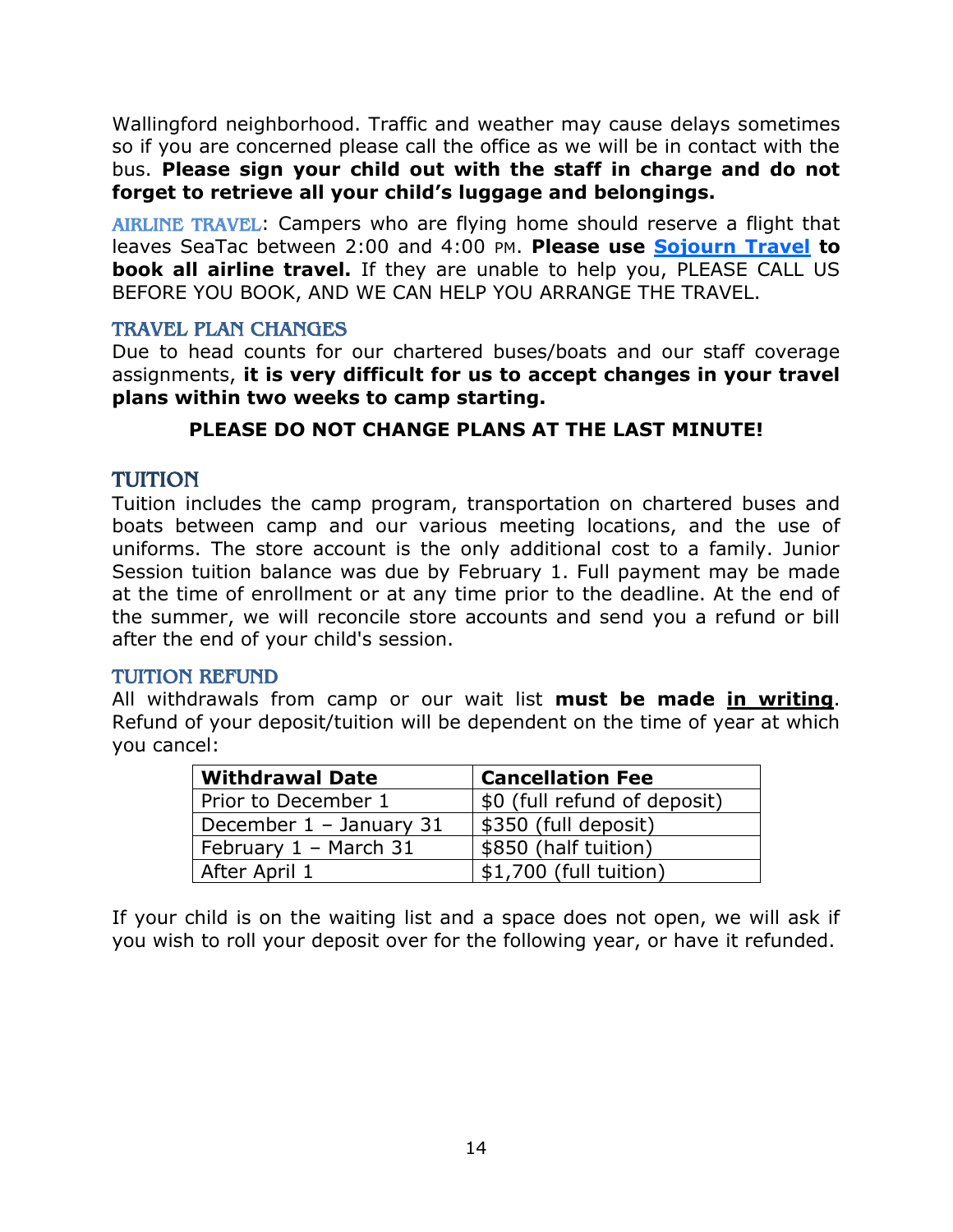

## <span id="page-14-0"></span>UNIFORMS

Each camper will receive two sets of uniforms for their daily use while at Four Winds \* Westward Ho. Uniforms consist of tops that are either a middy (a loose-fitting sailor top) or polo shirt, and bottoms that are either bloomers or shorts. Middies and bloomers are royal blue for daily wear. Polos and shorts are navy for daily wear. Campers can bring (or purchase from our store) light-weight, plain, white T-shirts to wear during activities in hot weather. They can also wear pants of their choosing if they would not like to wear our shorts or bloomers.

## <span id="page-14-1"></span>VISITOR GUIDELINES

There are no visiting days for Junior Session, since it is so short. We create a fun, full schedule for the campers and any time out would interrupt your child's camping experience. If you wish to see the camp and/or meet any of our staff, please plan to drop off or pick up your child directly from camp. Some parents choose to stay on the island during this week and have a little vacation.

We cannot provide lodging, but there are numerous options on Orcas Island. We have provided a general list on the following pages and encourage you to contact the Chamber of Commerce at 360-376-8888 for more information on visiting the island.